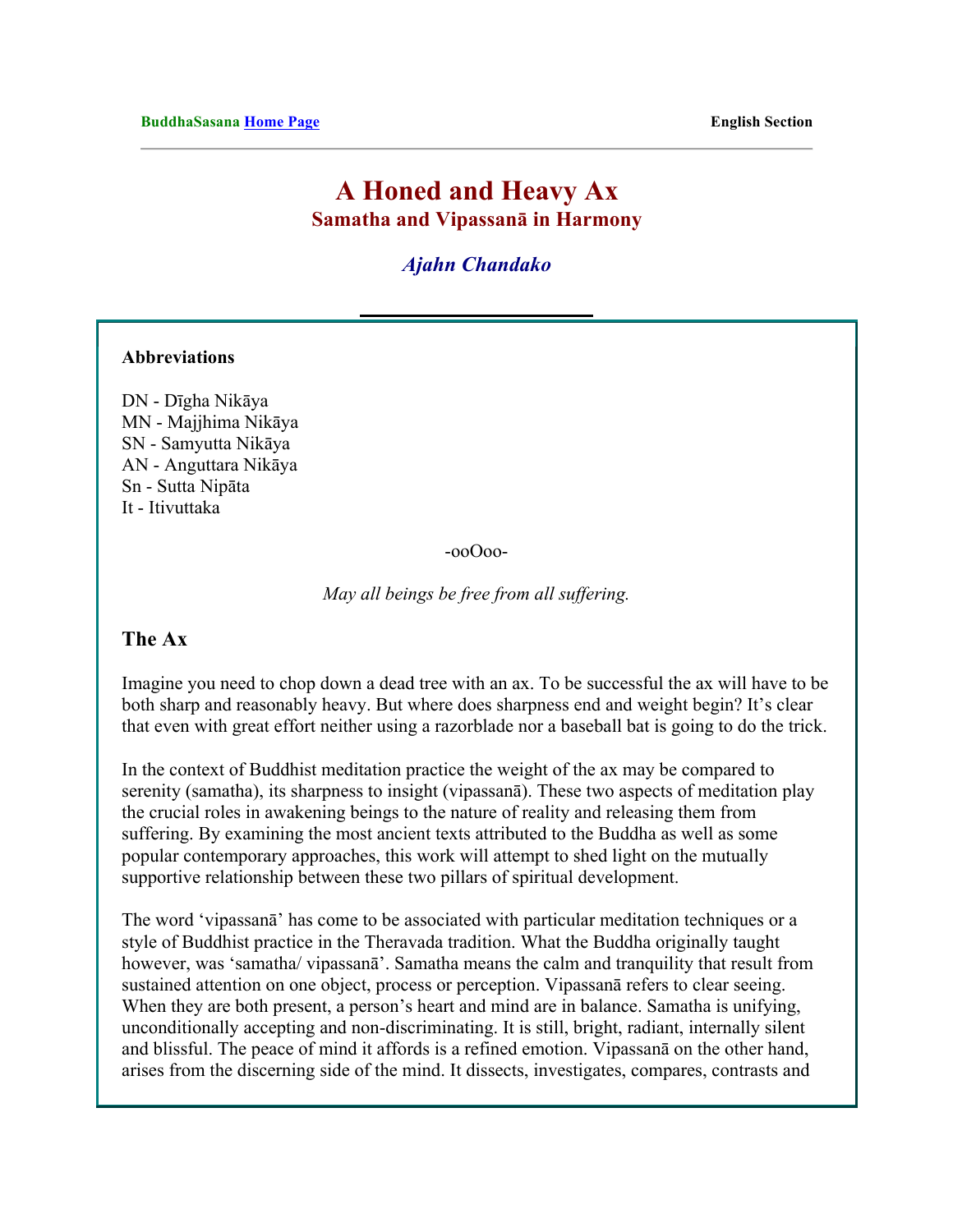evaluates. It observes and analyzes the changing, unfulfilling and selfless nature of all conditioned physical and mental phenomena.

While samatha generates energy, vipassanā puts it to work. These two were not originally intended to be different styles of Buddhist meditation with different goals, but merely two interrelated themes of one harmonious path of Dhamma practice leading to Nibbāna, enlightenment. The combined result is wisdom: a deep perceptual change that aligns our understanding with the truths of nature. The Buddha taught a wide variety of meditation themes in response to the differing needs and inclinations of the individuals involved, but they all incorporated and wove serenity and insight into a strong and flexible fabric of freedom. Together, both samatha and vipassanā work to liberate the mind.

Before proceeding further it may be helpful to clarify some terms. Samatha is virtually synonymous with samādhi: peaceful, focused attention or concentration. Sammā-samādhi, right or perfected samādhi, is the eighth factor of the Noble Eightfold Path. For samādhi to be 'right' and leading to Nibbāna, there must be clear mindful awareness (sati) moment by moment. A state of samādhi without clear awareness may also feel peaceful and relaxing but is not part of the Buddhist path. Samādhi that arises from unwholesome states of mind is called 'wrong samādhi' (micchā samādhi), because it is not leading to Nibbāna. The perfection of samādhi is called jhāna, meditative states of deep mental unification and peace. The Buddha taught eight distinct levels of jhāna. After the Buddha passed away, the commentaries on the original teachings introduced many new concepts and terms. For example, 'full-absorption' (appanā) samādhi refers to jhāna. 'Access' (upacāra) samādhi is concentration which is not as deep as jhāna but on its 'doorstep'. 'Momentary' (khanika) samādhi refers to the sustained awareness that arises from being mindful of many different objects of attention in succession, rather than focusing on a single meditation object. This effectively redefined samādhi as mindful awareness.

It is unclear precisely when samatha and vipassanā began to be distinguished as different modes of Dhamma practice. It may well have started shortly after the Buddha's passing away. Certainly, by the time of the commentaries *[1]* the terms samathayānika and vipassanāyānika were in use to describe people whose main emphasis (or 'vehicle') was either one or the other. It is here that the term 'dry-insight meditator' (sukkhavipassaka) is first found. This refers to a person who only develops momentary samādhi or practices insight meditation without any samatha whatsoever, maintaining a bare, non-discursive, moment-to-moment observation of the changing process of the body and mind. At this point in history the references were still few and brief. It is only in the sub-commentarial literature where samathayāna and vipassanāyāna are elaborated upon and described as distinctly different paths of practice. These commentarial additions have been the subject of some controversy. In particular the question has often been raised as to whether momentary samādhi fulfils the factor of right samādhi of the Noble Eightfold Path.

*[1] The Visuddhimagga and other commentaries were written in the fifth centuryAD by*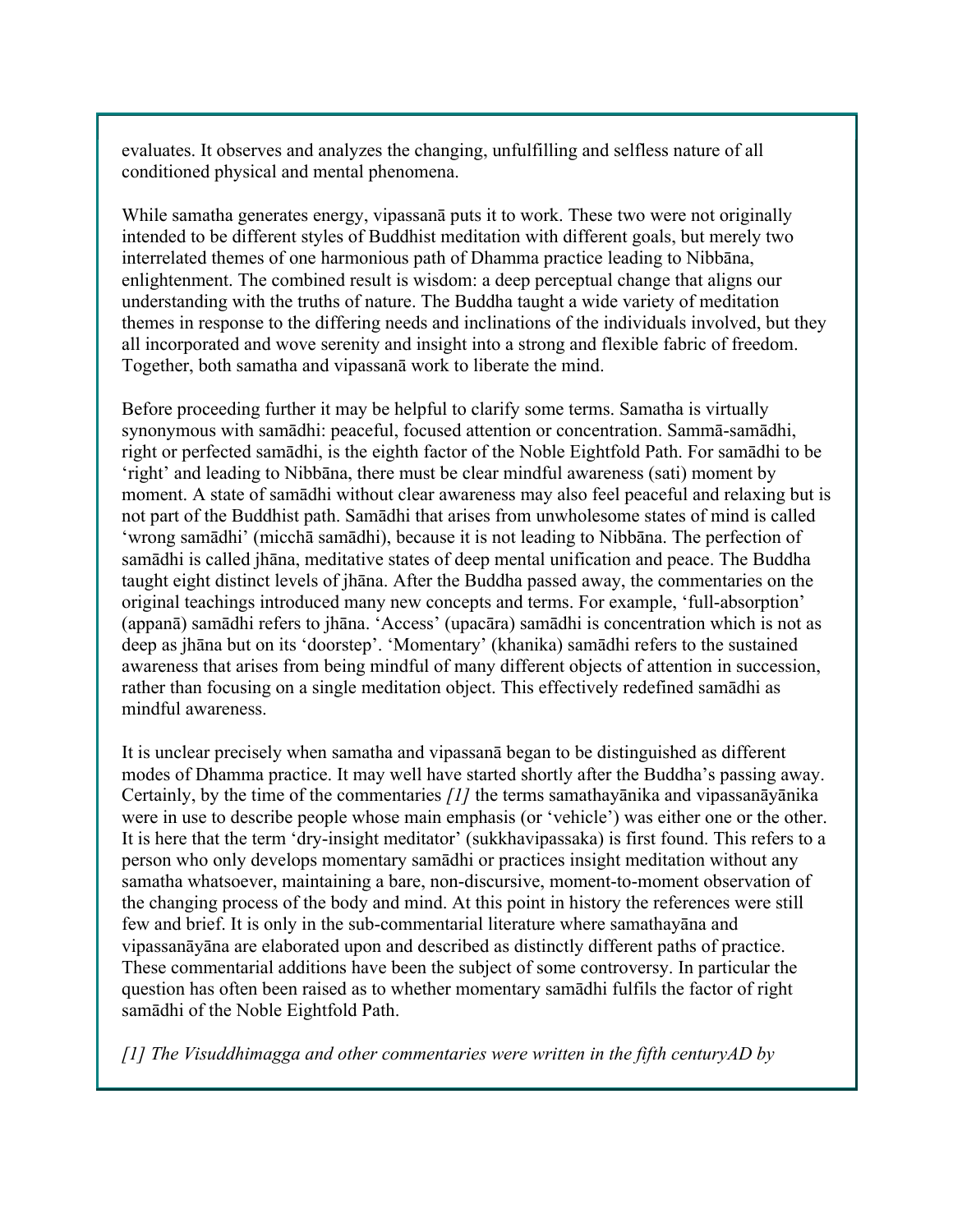*Acariya Buddhaghosa.* 

-ooOoo-

## **Right Samādhi**

The Buddha taught that it is impossible to realize Nibbāna without perfecting all eight parts of the Noble Eightfold Path. In the collection of his teachings, the suttas, the definition the Buddha overwhelmingly gives for right samādhi on that Path is the first four jhānas.

*"And what, friends, is right samādhi? Here, quite secluded from sensual pleasures, having transcended unwholesome states of mind, a bhikkhu enters upon and abides in the first jhāna, which is accompanied by the placing and holding of attention, with rapture and happiness born of seclusion. With the stilling of the placing and holding of attention, he enters upon and abides in the second jhāna, which has self-confidence and singleness of mind without the placing and holding of attention, with rapture and happiness born of concentration. With the fading away as well of rapture, he abides in equanimity, and mindful and fully aware, still feeling happiness, he enters upon and abides in the third jhāna, on account of which noble ones announce: 'He has a pleasant abiding who has equanimity and is mindful.' With the abandoning of pleasure and pain, and with the previous disappearance of joy and grief, he enters upon and abides in the fourth jhāna, which has neither-pain-nor-pleasure and purity of mindfulness due to equanimity. This is right samādhi.* 

*This is called the Noble Truth of the way leading to the cessation of suffering." (DN 22.21 - MN 141.31)*

*"'This Dhamma is for one with samādhi, not for one without samādhi.' So it was said. For what reason was this said? Here a monk enters and abides in the first jhāna ... second jhāna ... third jhāna ... fourth jhāna. " (AN 8.30)*

*"I say, monks, that the destruction of the mind's poisons is dependent on the first jhāna ... eighth jhāna." (AN 9.36)*

What then is the experience of jhāna? The mind's energy gradually pulls away from its usual dispersion at the various sense doors and gathers internally. Any negative emotions or unwholesome states of mind disappear. The sensation of having a body disappears. One feels light and joyful, and the mind becomes silent without any thinking whatsoever. The mind's awareness then focuses more and more intently on the mind's own reflection, usually experienced as radiant brightness, until the subject/object relationship melts away into an experience of oneness. The mind is then unified, immobile and rapturous. There is no awareness of the external world. What remains is the essential 'knowing' nature of the mind, boundless and clearly aware. This state can last from a few minutes to many days. Such profound meditative experiences form the basis for mysticism in many spiritual traditions. An all-pervading clarity and purity, a sense of profound unity, and a deeply satisfying bliss—these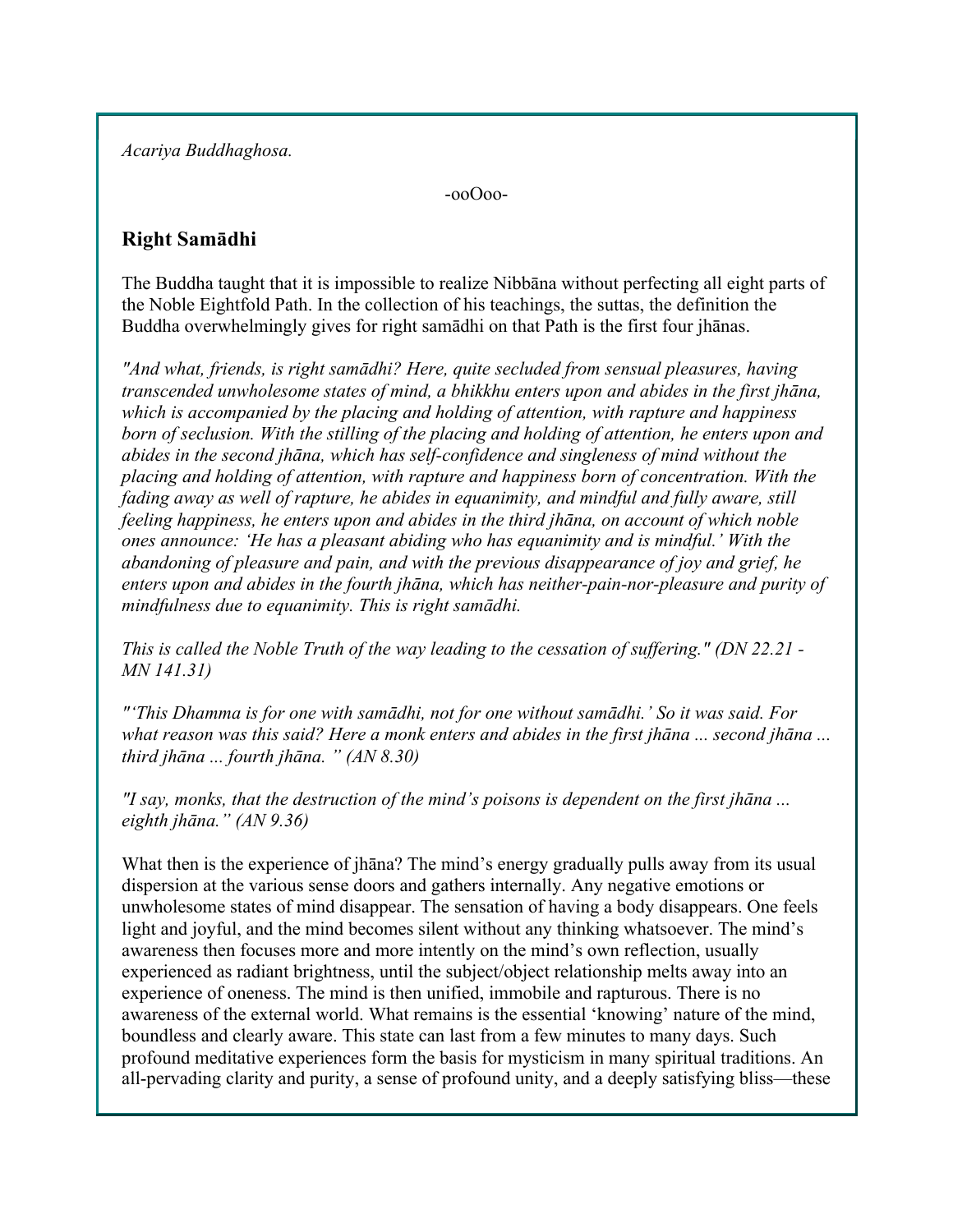are the hallmarks of jhāna.

-ooOoo-

## **Jhāna and Wisdom**

*"For someone with both jhāna and wisdom, Nibbāna is near. " (Dhp 372)*

After the Buddha-to-be (Bodhisatta) had taken the path of extreme asceticism and self-denial to its limit and had still failed to attain liberation, he remembered an occasion when he was a young boy sitting in the shade of a rose-apple tree while his father performed a royal ceremony. As he waited there his mind spontaneously calmed to the point of entering the first jhāna, and he experienced a joy more wonderful than he had ever known. It now occurred to the famished Bodhisatta, "Could this be the path to enlightenment?" Intuitively the answer came, "Yes, this is the path. Why am I afraid of that happiness that has nothing to do with sensual pleasures or unwholesome states of mind?" He then ended his torturous fasting and made his way to the Bodhi Tree. There he sat down and directed his focused attention into the deeper and deeper levels of jhāna, and after emerging he was able to contemplate with a clarity that uprooted all of his mental poisons. Thus he fully awakened, and was thereafter known as the Buddha.

When the Buddha later considered teaching, he pondered who would most easily understand. The first people who came to mind were his two former teachers. Having already mastered the seventh and eighth jhānas, they had the foundation to understand what he had discovered. If a person has developed jhāna and is well acquainted with the main concepts and contemplations of the Buddha's Dhamma, enlightening wisdom arises relatively easily. As the Buddha taught,

*"For a person with right samādhi there is no need to arouse the wish, 'May I see things as they truly are.' It is a natural process, it is in accordance with nature, that someone with right samādhi will see things as they truly are." (AN 10.3)*

This then is the condition for the turning away from and fading away of passion, for liberation and Nibbāna. Similarly,

*"For a person lacking right samādhi, seeing things as they truly are is destroyed...the turning away from and fading away of passion is destroyed...and (the opportunity for) liberation is destroyed." (AN 5.24)* 

The Buddha said it is impossible to have liberating insight as long as one or more of the five hindrances are infecting the mind (AN 5.51). These mental obstacles are grouped as 1) sensual desire, an attraction to and preoccupation with the world of the five senses, 2) anger, aversion, frustration, disappointment, 3) dullness or drowsiness, 4) restlessness, remorse, anxiety, guilt and 5) doubt. If any of these or related states are present, the heart will be agitated and confused. The five hindrances make the mind rigid, weak and unworkable. Ignorance feeds on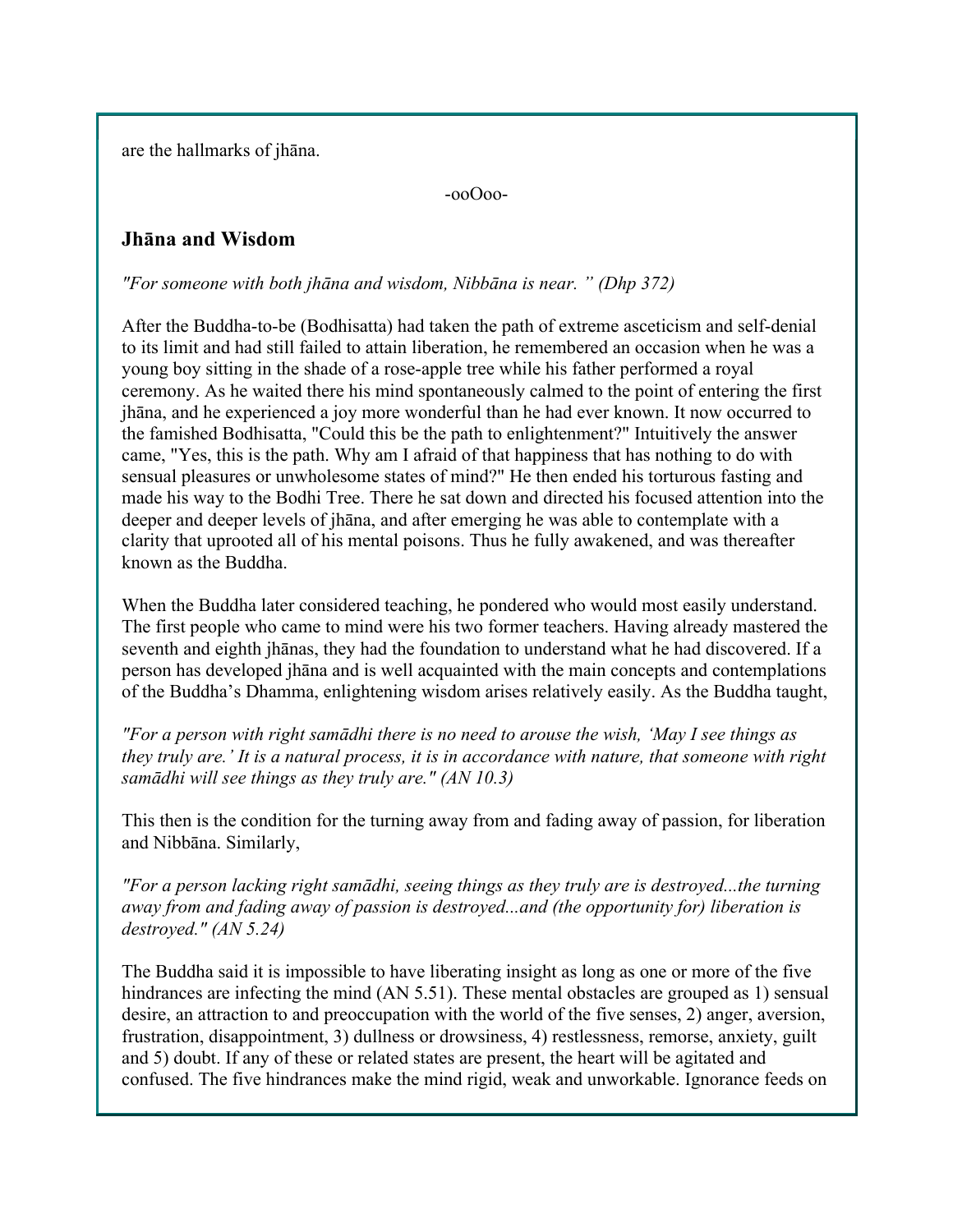the five hindrances. They are the cause and condition for deluded understanding, and without the inner stillness and silence of samatha it is almost certain that the mind is still being haunted by their influence (MN 68.6).

The sustained absence of the five hindrances is what constitutes access samādhi. Here the six senses are functioning, but in a zone of peace. This is wisdom's workshop. This is where investigation and analysis can yield significant results. For a substantial period of time after emerging from jhāna one is fully freed of these deluding hindrances, and the resultant sensitive, flexible and radiant mind is ready for clear seeing. What is seen is seen in accordance with reality.

There is a qualitative difference between access samādhi without jhāna and access samādhi after jhāna. The latter is far more energized. It is far less clouded. It is as if the windows of sense consciousness, dirty from desire, anger and delusion, have been suddenly wiped clean, and the forest outside is seen bathed in sparkling sunshine. Normally the mind filters and warps what is experienced through deeply conditioned habits of perception. What we think we see and hear may be very different from reality. Immediately after jhāna however, the most blatant of the misguided assumptions and perverted perceptions that distort bare sense data are temporarily subdued. This is the window where bare awareness is possible.

Jhāna empowers awareness. Both samatha and vipassanā are based on developing continuous sharp mindfulness in the present moment, but mindfulness alone does not have the ability to enlighten. It needs to be focused and directed. Jhāna gives the mind strength, so that when we contemplate something our understanding has the ability to deeply penetrate to its essential nature. What we see sinks in. Samādhi holds our gaze steady, so that we can see an object clearly. It can be compared to a hand holding a mirror still so that we can take a good look at ourselves. While samatha on its own does not have the ability to uproot ignorance, vipassanā on its own tends to merely skim the surface of reality without penetrating. Together the benefits are unlimited.

Deep samādhi offers an experience of true silence, a profound inner solitude. It frees the mind from the inane babble of thoughts, from the tyranny of chattering opinions. True insight does not arise from reasoning. Certainly, pondering Dhamma by mulling it over in the rockpolishing tumbler of disciplined thought can pave the way to insight with smooth stones, but it eventually becomes an obstacle in itself. The thinking mind is not wisdom. The intellect is incapable of directly experiencing reality. It has already been tainted by our basic views of the world. Because our thoughts, views and perceptions so fundamentally shape our reality, it requires a radically different experience to challenge them and shake the unenlightened mind awake. One of the challenges for the highly educated meditator is to renounce indulging in or identifying with fascinating thoughts. It requires a willingness to be simpleminded, as utterly still and quiet as a breezeless mountaintop with no one there.

When samatha reaches its peak of unification and lucid awareness, significant parts of what one had previously assumed to be immutable aspects of oneself cease for some time. That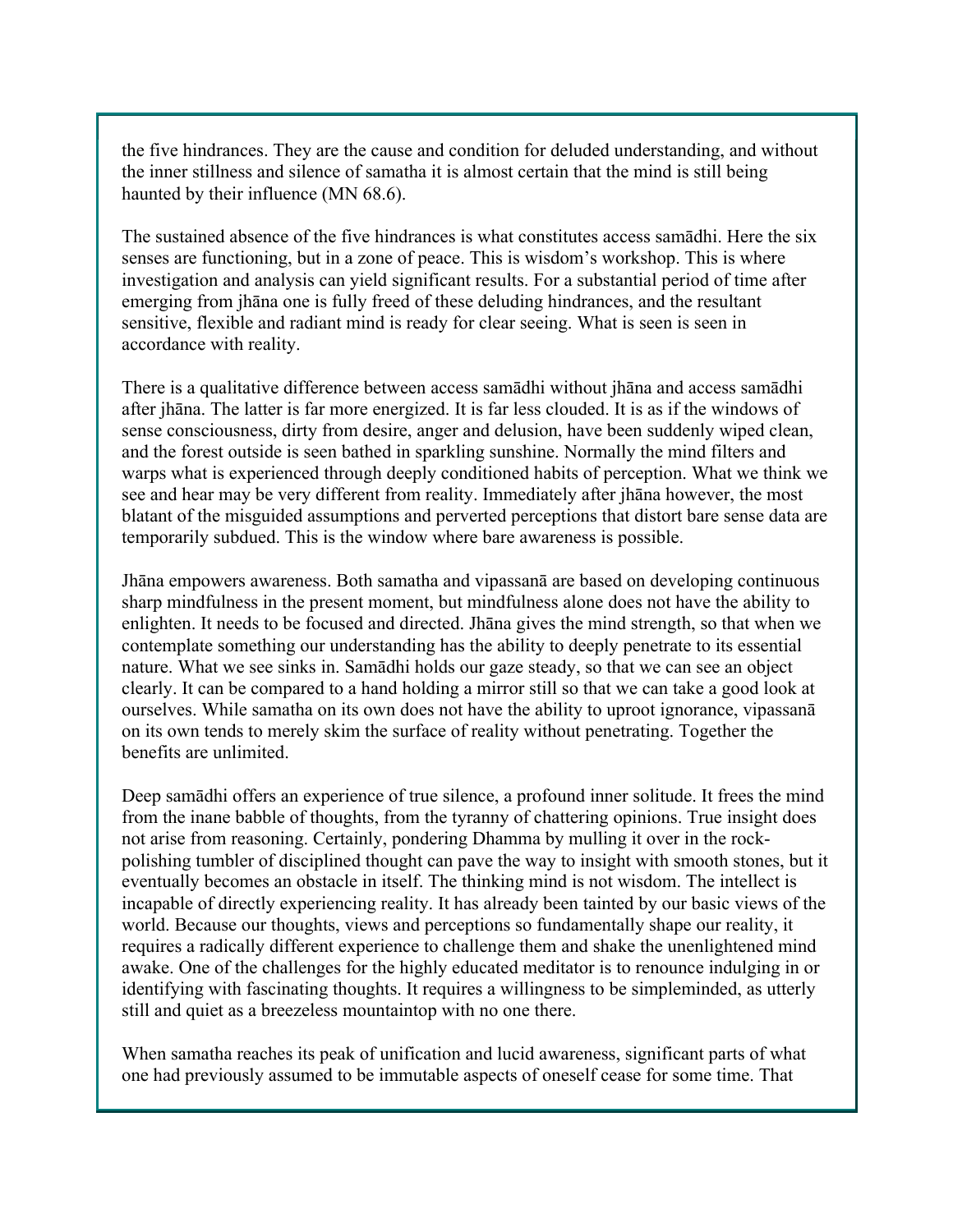which forms intentions to act, speak and think (cetana) disappears in jhāna. The functioning of the five senses also ceases, so one receives no sense impressions from outside. Because while in jhāna the mind is completely focused on only one object of awareness, it is impossible to investigate at that time. Once a person emerges from that state however, the experience of having known a different level of reality cannot help but to change one's view of the world.

*"It is impossible to abandon the fetters (that bind us to samsāra: samyojana) without having perfected samādhi. And without abandoning those fetters it is impossible to realize Nibbāna." (AN 6.68)*

Even should we wish to solely develop samatha without any vipassanā whatsoever, as a matter of course we will also develop a non-discursive observation of the body and mind. This dynamic samādhi is aware of the flow of internal and external phenomena, precisely what vipassanā techniques aim to develop. Therefore, in practice, so-called 'momentary' samādhi develops alongside samatha meditation.

In the process of making an effort to develop samādhi through repeating a word internally, watching the breath, cultivating loving-kindness or some other pure samatha technique, one inevitably gains much insight into the workings of the mind.

At each stage the reason that the mind won't go deeper into samādhi is because of some attachment. It is then necessary to seek out and understand what it is that we are attached to.

The more refined the samādhi becomes, the more subtle and deep the attachments are that we discover – the craving and clinging that is preventing us from experiencing more profound peace and happiness. Without developing meditation it is very difficult to see the defiled motivations and assumptions that usually dictate how we live our lives; and without developing jhāna it may well be impossible to have insight into the most subtle attachments which block enlightenment. Through uncovering, then investigating and finally overcoming the obstacles to peace of mind, we learn much about ourselves as samādhi deepens and becomes increasingly lofty.

*"That one could perfect wisdom without perfecting samādhi – this is impossible." (AN 5.22)* 

-ooOoo-

### **Sweet Rapture Born of Detachment**

It is natural that the more pure the mind becomes, the more happiness arises. The belief (or unrecognized assumption) that by punishing oneself through not allowing any happiness whatsoever one will become holy was rejected by the Buddha. In outlining the Middle Way he taught that by letting go of self-indulgence in sensuality a person experiences a more refined and satisfying happiness. This organic process is described in many places in the suttas.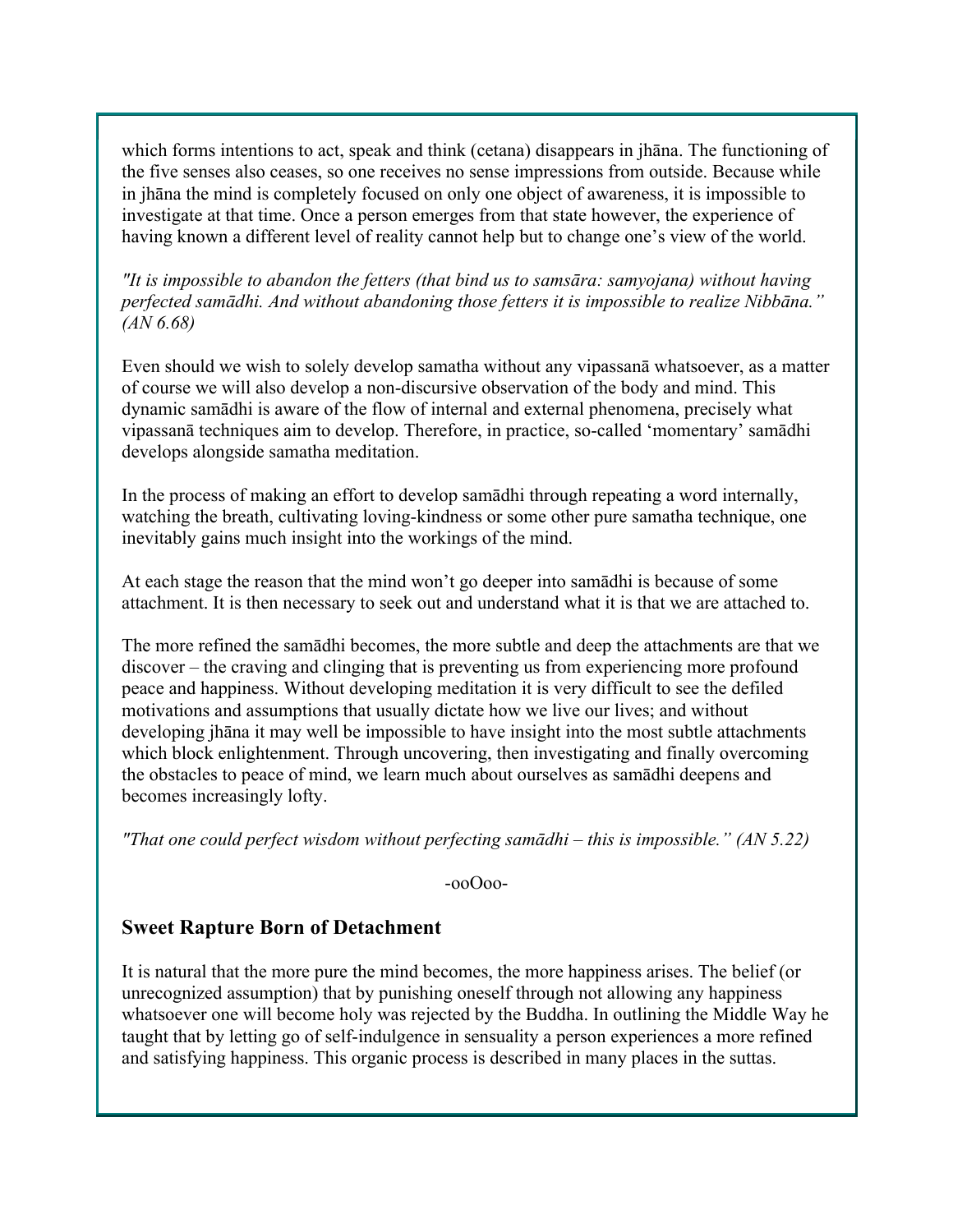*"When someone knows that the heart is free of the five hindrances, then joy arises, from joy comes bliss, when there is bliss, the body is tranquil, with tranquility one feels happiness and happiness leads to samādhi. In this way, being detached from sense desires, detached from unwholesome states of mind, one enters and remains in the first jhāna, with the placing and holding of attention, born of detachment, filled with bliss and happiness. One then suffuses, drenches, fills and radiates this bliss and happiness until there is no spot untouched by it." (DN 2.75)*

Samādhi brings a blameless, unblemished happiness arising from within. This makes the path of the Buddha one of joy and contentment. He praised jhānas as a 'happy abiding here and now' and 'Nibbāna here and now'. It is precisely the intensity of this unworldly bliss that is the carrot for enticing the heart away from attachment to the world.

Having experienced happiness that is superior to that offered by sense pleasures, it might be reasonable to assume that one would become attached to it. In fact it is impossible to become attached to jhānas in a way that would lead to suffering (dukkha). By their very nature they are states of relinquishing attachment. It is possible to relish the sweetness of jhānas longer than necessary and thereby delay one's progress. It is also a normal occurrence that a person skilled in entering jhānas will initially misinterpret them as some level of enlightenment. At this stage the power of samādhi is able to continuously keep mental impurities at bay, whether meditating or not. The roots of the mind's defilements are in fact still lurking below the surface or may arise in only extremely subtle forms.

Such overestimation is, however, an advanced stage of development. Someone who is proficient in the jhānas has already greatly reduced the deeply ingrained defiled inclination to seek gratification through the world of sights, sounds, smells, tastes, physical sensations and thinking. If that person is familiar with and interested in following the Buddha's teachings, then they are well on their way to Nibbāna. It's simply that they have not yet arrived.

*"Bhikkhus, just as the Ganges River slants, slopes and inclines towards the ocean, so too a bhikkhu who develops and cultivates the four jhānas slants, slopes and inclines towards Nibbāna." (SN 53.6)*

During the Buddha's lifetime there were ascetics from other sects who criticized him and his disciples for indulging in the pleasure of meditation. The Buddha responded:

*"There are these four kinds of life devoted to pleasure which are entirely conducive to disenchantment, to the fading away of passion, to cessation, to tranquility, to realization, to enlightenment, and to Nibbāna. What are they? [The Buddha then gives the stock definition of the four jhānas mentioned above.] So if wanderers from other sects should say that the followers of the Sakyan are addicted to these four forms of pleasure-seeking, they should be told: 'Yes', for they would be speaking correctly about you. They would not be slandering you with false or untrue statements.*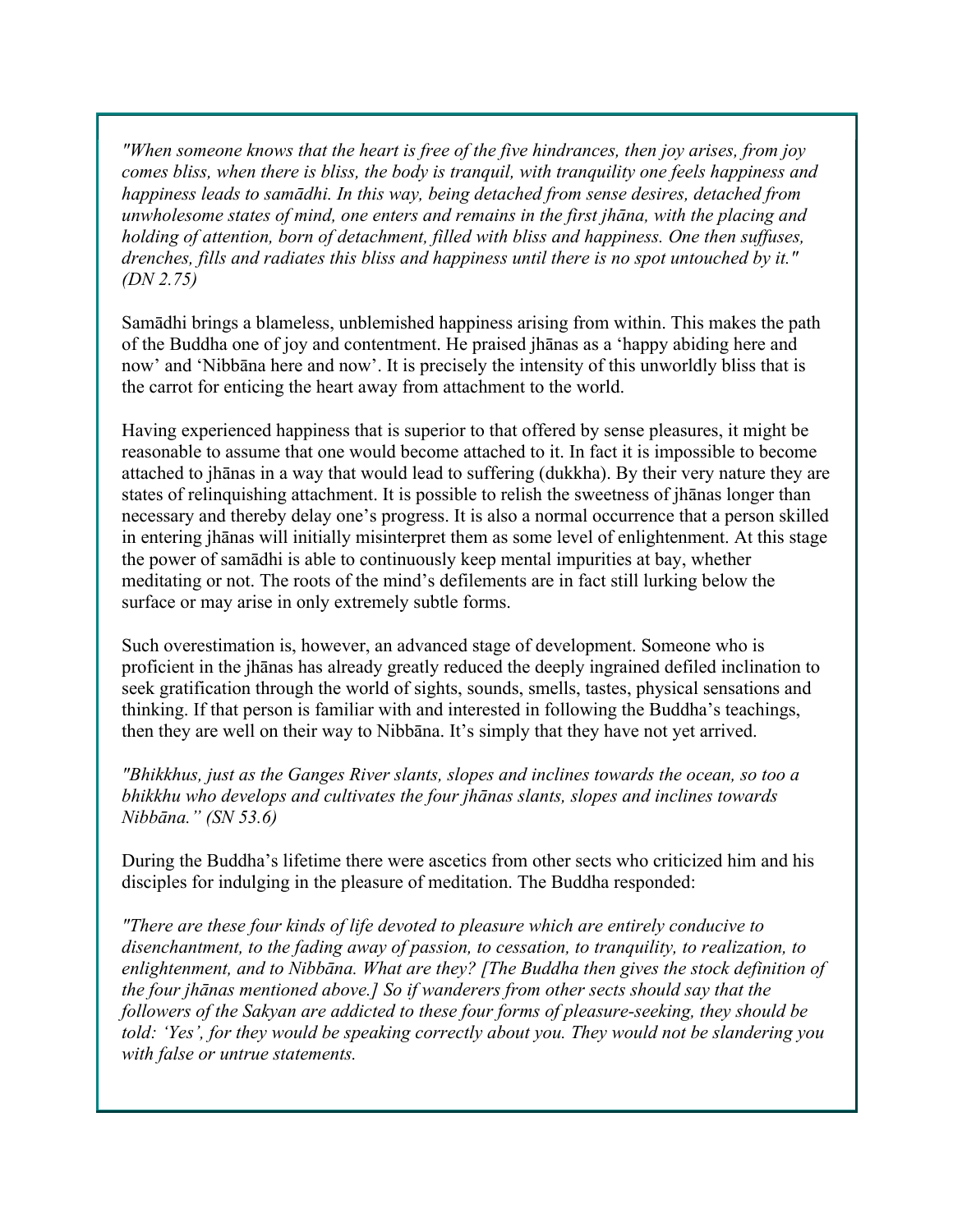*"Then such wanderers might ask: 'Well then, those who are given to these four forms of pleasure-seeking — what results, what benefits could they hope to achieve?' And you should reply: 'They can expect four results, four benefits.' What are they? The first is when a monk by the destruction of three fetters has become a Stream-Winner (Sotāpanna, the first stage of enlightenment), no more subject to rebirth in lower worlds, firmly established, destined for full enlightenment; the second is when a monk by the complete destruction of three fetters and the reduction of passion, hatred and delusion, has become a Once-Returner, and having returned once more to this world, will put an end to suffering; the third is when a monk, by the complete destruction of the five lower fetters, has been spontaneously reborn [in the Brahma realm], and will attain Nibbāna without returning from that realm. The fourth is when a monk, by the destruction of the mental poisons has, in this very life, by his own knowledge and realization, attained to Arahantship, to the liberation of heart through wisdom. Such are the four results and the four benefits that one given to these four forms of pleasure-seeking can expect." (DN 29.24,25)* 

-ooOoo-

#### **Vipassanā On Its Own**

Within the wide spectrum of contemporary Buddhist meditation practices there are some methods which give unique prominence to vipassanā. These 'vipassanā' techniques emphasize investigation and downplay the importance of samatha. Dwelling in samādhi is considered optional or discouraged.

Traditionally these schools of Dhamma practice trace their roots to a sutta in the Anguttara Nikāya (AN 4.170) where Venerable Ananda outlines the four ways one may attain enlightenment. The first is the standard pattern of samatha leading to vipassanā, leading to realization. The second (the point in question) is vipassanā leading to samatha, leading to realization. The third is jhāna and vipassanā alternating, which deepens jhāna and then leads to realization. The fourth has to do with recognizing that one has overestimated one's meditative attainments and consequently correcting the misinterpretation, resulting in realization. There is in fact no path mentioned of vipassanā leading straight to realization. On the contrary, the message seems to be that different meditators will have different inclinations, but only when samatha and vipassanā settle into a healthy balance will realization occur.

The move to marginalize the role of samādhi in the path of practice was not unforeseen by the Buddha. He prophesized that in the future the Dhamma teachings would not degenerate due to some external calamity but because of a counterfeit Dhamma gradually taking its place.

*"There are five detrimental things that lead to the decay and disappearance of the true Dhamma. What are the five? Here, the bhikkhus, bhikkhunis, laymen and laywomen dwell without reverence and deference towards the Teacher (the Buddha), ...the Dhamma, ...the ordained Sangha, ...the training for liberation, ...and samādhi." (SN 16.13)*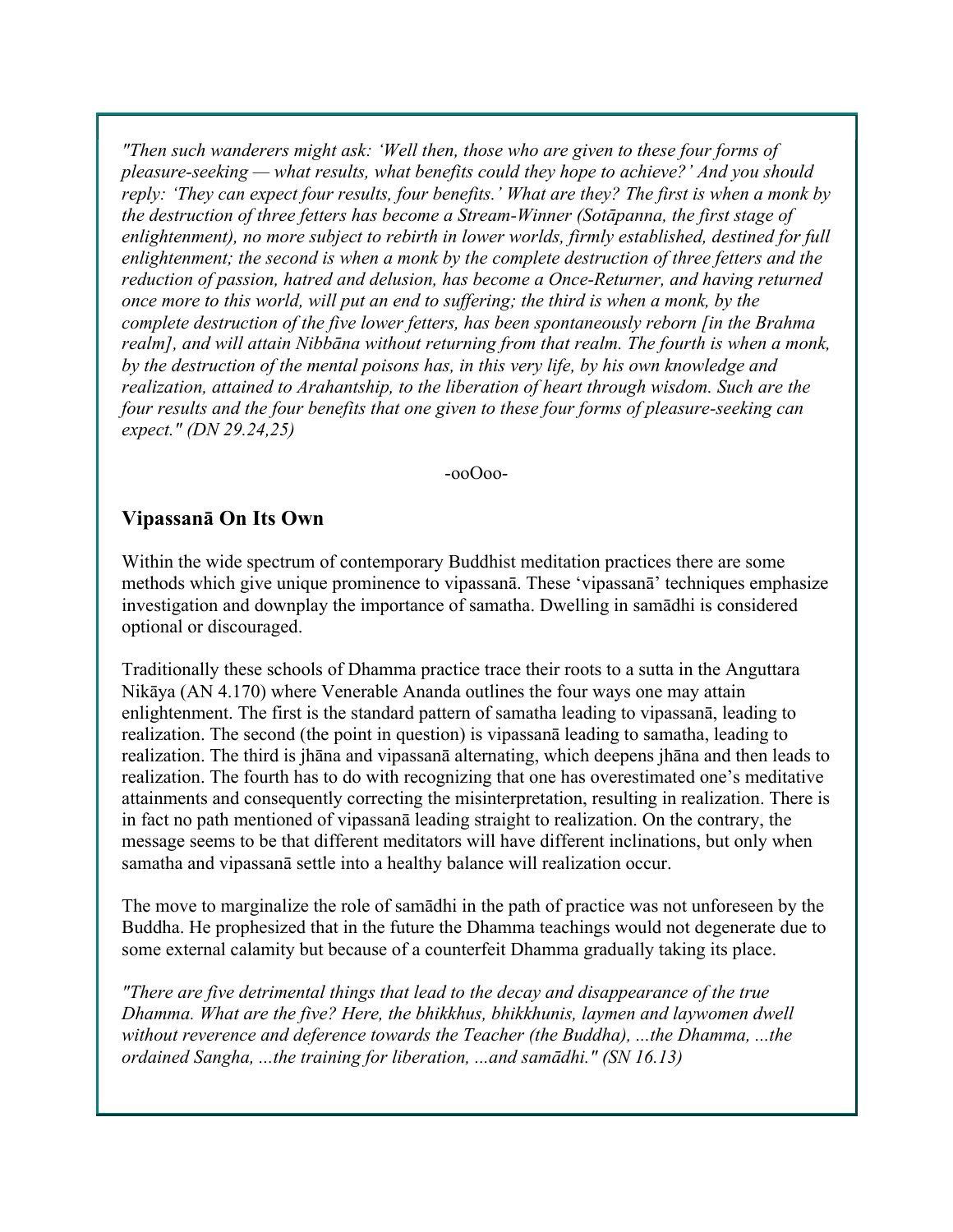The commentary defines "dwelling without reverence and deference towards samādhi" as not attaining, or attempting to attain the eight jhānas.

Nevertheless, vipassanā techniques have been successful in helping large numbers of people bring understanding into their lives and freeing their hearts from pain and suffering. One possible explanation for this is that the success of vipassanā practice depends largely on the degree to which it is practiced in balance with samatha. Some people have a natural gift for samādhi, and it develops without great effort. Also, in pre-modern times it seems that bringing the mind to a silent inner stillness was much easier. In old Burma (presently Myanmar) where the current vipassanā techniques originated, conditions of life were very different than for the modern meditator. Taking a person who grew up in that Buddhist culture, where strong faith in the Dhamma and good morality was normal; where life (especially in the countryside) was very simple and unstressful; where interest in meditation was widespread and popular; and cloistering them alone in a room for weeks or months doing twelve or more hours of meditation a day, it is easy to imagine that they would generate considerable samādhi – possibly enough to support deep insight.

Even today vipassanā retreats rely on creating special conditions: little or no speaking, reading, eye contact or external distractions. These are conditions which generate samādhi. Some retreats focus exclusively on mindfulness of breathing (ānāpānasati) for the initial portion in order to intentionally develop samādhi as a preliminary foundation. Others teach that in the field of awareness of a vipassanā yogi the breath should take preference. Thus in the beginning stages, the difference between that and mindfulness of breathing is minimal. In Western countries especially, vipassanā centers are finding it increasingly beneficial to teach loving- kindness and compassion meditation (mettā, karunā bhāvanā). The aim is to liberate the heart (albeit temporarily) through boundless, undifferentiating and impartial positive states of mind – precisely what jhāna is. In actual experience it seems that vipassanā techniques offer the optimal benefit when combined with samatha.

*"And what, bhikkhus, is the path leading to the unconditioned? Samatha and vipassanā." SN 43.2* 

-ooOoo-

## **References From the Pali Canon**

As far as we know the Buddha never taught a way of Dhamma practice that would correspond with what we think of today as vipassanā meditation. It seems that there was originally no path of dry-insight. In the entire collection of teachings there is hardly a single reference to vipassanā where it is not conjoined with either samatha or jhāna.

Consider the following examples. Right view is assisted by five factors in order for it to mature in liberation of the heart by wisdom: virtue, learning, discussion, samatha and vipassanā (MN 43.14). Also, for one who has brought the Noble Eightfold Path to fulfillment,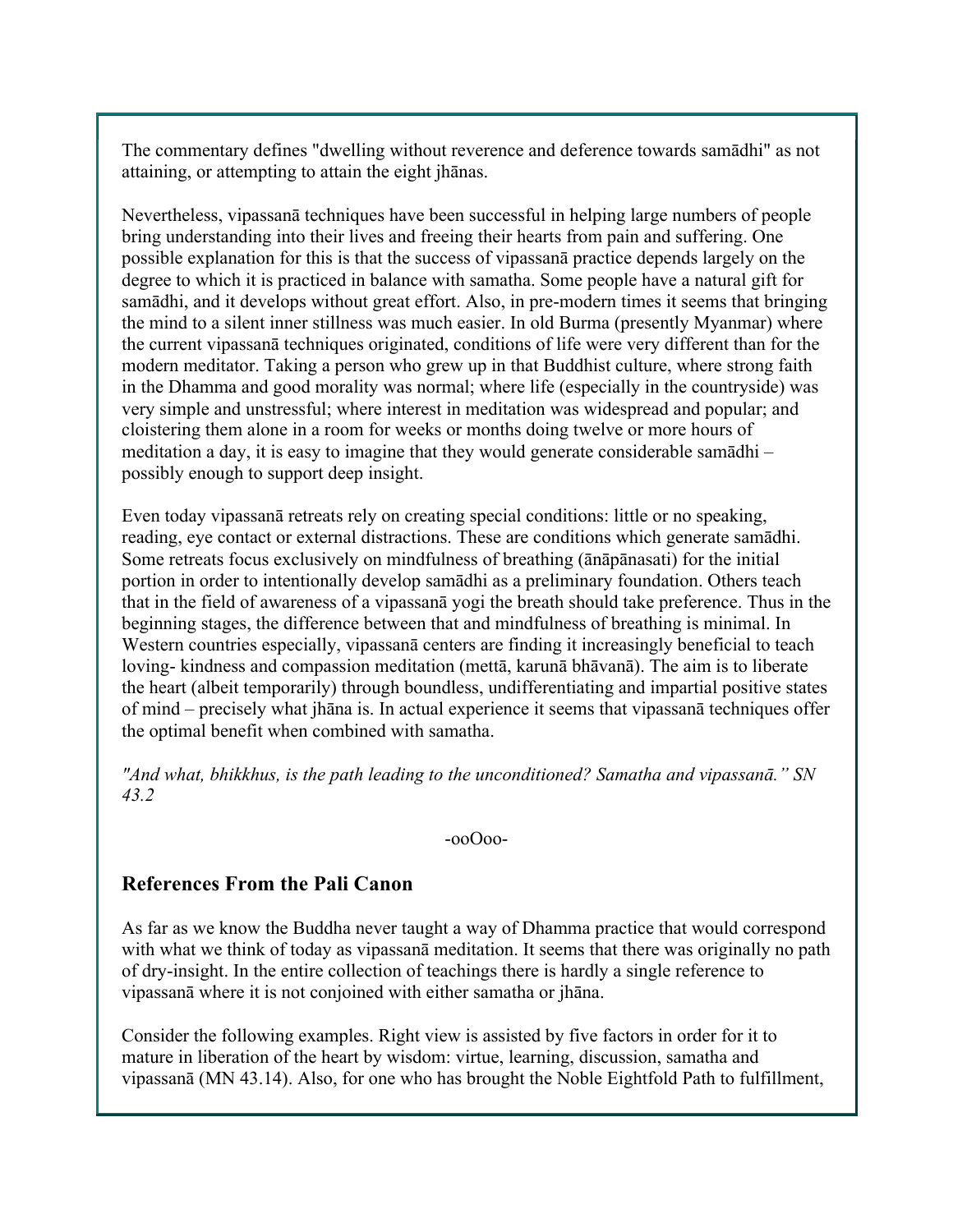"samatha and vipassanā occur yoked evenly together" (MN 49.10). Venerable Sariputta's method of attaining arahantship is described (MN 111.2) as "insight into states one by one as they occurred." *[1]* It sounds like insight only, but the states that he was contemplating were the factors of the first through eighth jhānas. Finally, in the sutta on Mindfulness of Breathing (MN 118) the instructions given for meditating on the breath are a step by step process that includes both calm and insight and culminates in enlightenment.

The definition of right mindfulness of the Noble Eightfold Path is the four focuses of mindfulness (satipatthāna). Although there is no support in the suttas for equating vipassanā with the four focuses of mindfulness, the vipassanā schools tend to look to these suttas for inspiration and justification. The Maha Satipatthāna Sutta (DN 22) however, defines right samādhi as the jhānas. The suttas also state that satipatthāna should be undertaken after the mind is freed from 'covetousness and grief for the world.' *[2]* This phrase is a synonym for the five hindrances. For the mind to be purified of the five hindrances for long periods of time requires stable samādhi. The Buddha also taught (MN 125.23-25) that one purpose of the four focuses of mindfulness is to subdue a monk's or nun's memories and motivations concerned with lay life in order to enter jhāna. This then leads to the purification of mind and complete enlightenment. So the four focuses of mindfulness were intended either to be taken up after samādhi has already been established or as tools for developing samādhi.

The main scholastic justification for considering samatha optional is found not in the suttas, but in the commentaries and sub-commentaries.The commentarial tradition does hold that the stages of enlightenment must occur at a mental level of jhānic intensity in order to fulfill the factor of right samādhi. They however maintain that a single mind moment of jhāna is sufficient. Practically speaking, it seems that it is precisely the sustaining of focused energy for long periods of time that creates the power necessary to cut through delusion and realize enlightenment.

The realization of full enlightenment has two aspects: the liberation of mind *[3]*, which refers to jhāna, and liberation through wisdom. *[4]* Thus the peak of vipassanā, the insight into and realization of Nibbāna, is described by the Buddha in many places as:

*"This is peaceful. This is sublime. That is, 'sabbe sankhāra samatha', the complete 'calming' of all conditioned phenomena."*

The peak of samatha meanwhile, a state known as the cessation of perception and feeling *[5]*, inevitably leads to the insight resulting in the third stage of enlightenment *[6]*. The Buddha even likened jhānas to final enlightenment *[7]*, indicating the profundity of the cessation involved. These examples all make an important point: samatha and vipassanā are fundamentally inseparable.

*[1] anupada dhamma vipassanā [2] abhijjhā-domanassa [3] cetovimutti*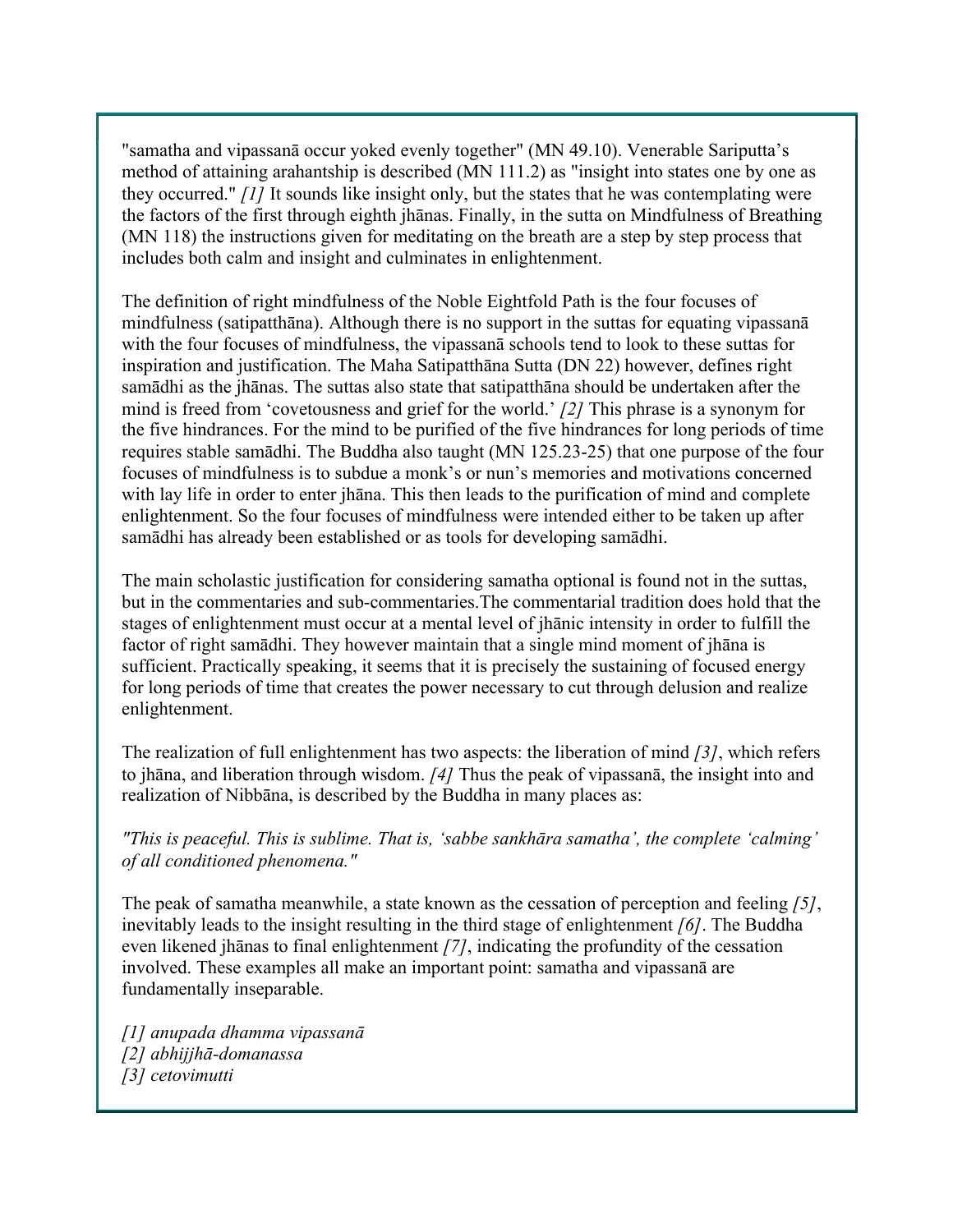*[4] paññāvimutti [5] saññāvedayitanirodha or nirodha samāpatti [6] anāgāmī [7] parinibbāna, AN 4.453,4* 

-ooOoo-

## **Sutta Quotes**

*"Sariputta, a bhikkhu should consider: 'Are samatha and vipassanā developed in me?' If by reflecting he knows, 'Samatha and vipassanā are not developed in me,' then he should make an effort to develop them. But if upon reflection he knows, 'Samatha and vipassanā are developed in me,' then he can abide happy and glad, training day and night in wholesome states of mind." (MN 151.19)* 

*"And what, bhikkhus, is the path leading to the unconditioned? Samādhi with the placing and holding of attention (first jhāna) Samādhi without the placing but with holding of attention Samādhi without the placing or holding of attention. (second jhāna)" (SN 43.3)*

*"And what, bhikkhus, is the path leading to the unconditioned? Emptiness samādhi (suññatā samādhi)." (SN 43.4)*

*"Whoever develops loving-kindness to the level of boundlessness [jhāna] and aims their mind toward seeing the end of birth, their fetters are worn thin." (AN 8.1)*

*"If a bhikkhu should wish: 'May I abide in the liberation of mind and liberation through wisdom'...let him fulfill the precepts, be devoted to internal serenity of mind, not neglect jhāna, be possessed of insight and dwell in empty huts." (MN 6.19)* 

*"Bhikkhus, develop samādhi. A bhikkhu who has developed samādhi understands things as they truly are." (SN 22.5)*

*"Live enjoying seclusion, bhikkhus. Live delighting in seclusion. Engage in developing the mind in samatha, not neglecting the jhānas; practicing vipassanā and frequenting empty places." (It 45)*

*"One who is vigilantly mindful with clear comprehension, who has well developed concentration, who finds joy in the success of others and is calm; by correctly contemplating all things with a unified heart, will in due time, destroy the darkness of ignorance. Therefore be devoted to vigilance, an ardent, discerning and jhāna-realizing bhikkhu." (It 47)*

*"The essence of well-spoken words is understanding. The essence of learning and*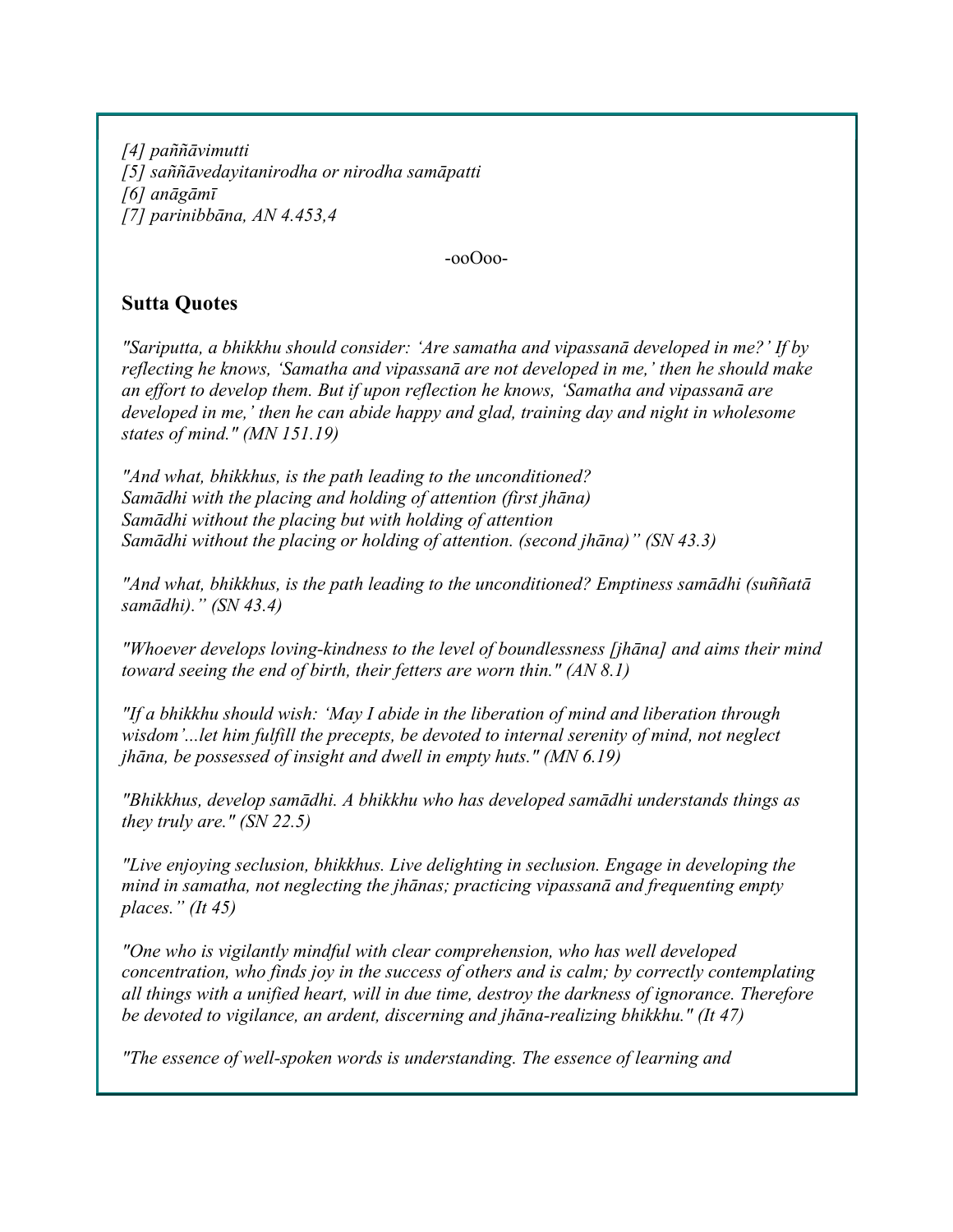*understanding is samādhi." (Sn 329)*

*"Intent on jhāna, firmly resolute, delighting in a forest grove, one should meditate at the foot of a tree: joyful...In the discipline of living alone, in the service of hermits, it is the silence of solitude that is wisdom." (Sn 709,718)*

*"As long as one has not yet realized the bliss and happiness that is secluded from sensual pleasures and secluded from unwholesome states of mind [referring to the first or second jhāna] or something more peaceful than that, then the five hindrances together with discontent and weariness invade the mind and remain." (MN 68.6)*

*"One trains in the higher virtue, the higher mind, and the higher wisdom ... What is the training in the higher mind? Here a monk... enters and abides in the first jhāna ... second jhāna ... third jhāna ... fourth jhāna." (AN 3.84, 88, 89)*

*"Samādhi is the path. No samādhi is a bad path." (AN 6.64)*

-ooOoo-

## **The Thai Forest Tradition and Ajahn Chah**

In Thailand, one of today's most vibrant contemplative traditions emerged out of the forests, mountains and caves of the North-east. In these circles of Dhamma practice, virtue, samādhi and wisdom are an inseparable trio, and samatha and vipassanā are taught hand in hand.

One of the best known of the Forest Masters is Venerable Ajahn Chah. His down-to-earth style of teaching was characterized by the use of numerous metaphors drawn from the natural world, including many illustrating the relationship between serenity and insight.

"Meditation is like a single stick of wood. Vipassanā is one end of the stick and samatha the other. If we pick it up, does only one end come up or do both? Insight has to develop out of peace and tranquility. The entire process will happen naturally of its own accord. We can't force it." *[1]*

Ajahn Chah also compared these two facets of mental cultivation to the biting and tasting of an apple. They are different, but how can we taste the apple without taking a bite? Referring to samādhi and wisdom he asks, "Is a mango when it's unripe and when it's ripe the same or different?" It's the same mango, yet samādhi is continually ripening into wisdom.

"Samadhi forms the foundation for contemplation and vipassanā. Everything experienced with a peaceful mind confers greater understanding." *[1]*

Ajahn Chah taught that vipassanā is like striking a match. It brings forth light, but the flame only lasts for a flash. Developing samatha is like dipping a wick in hot wax to make a candle.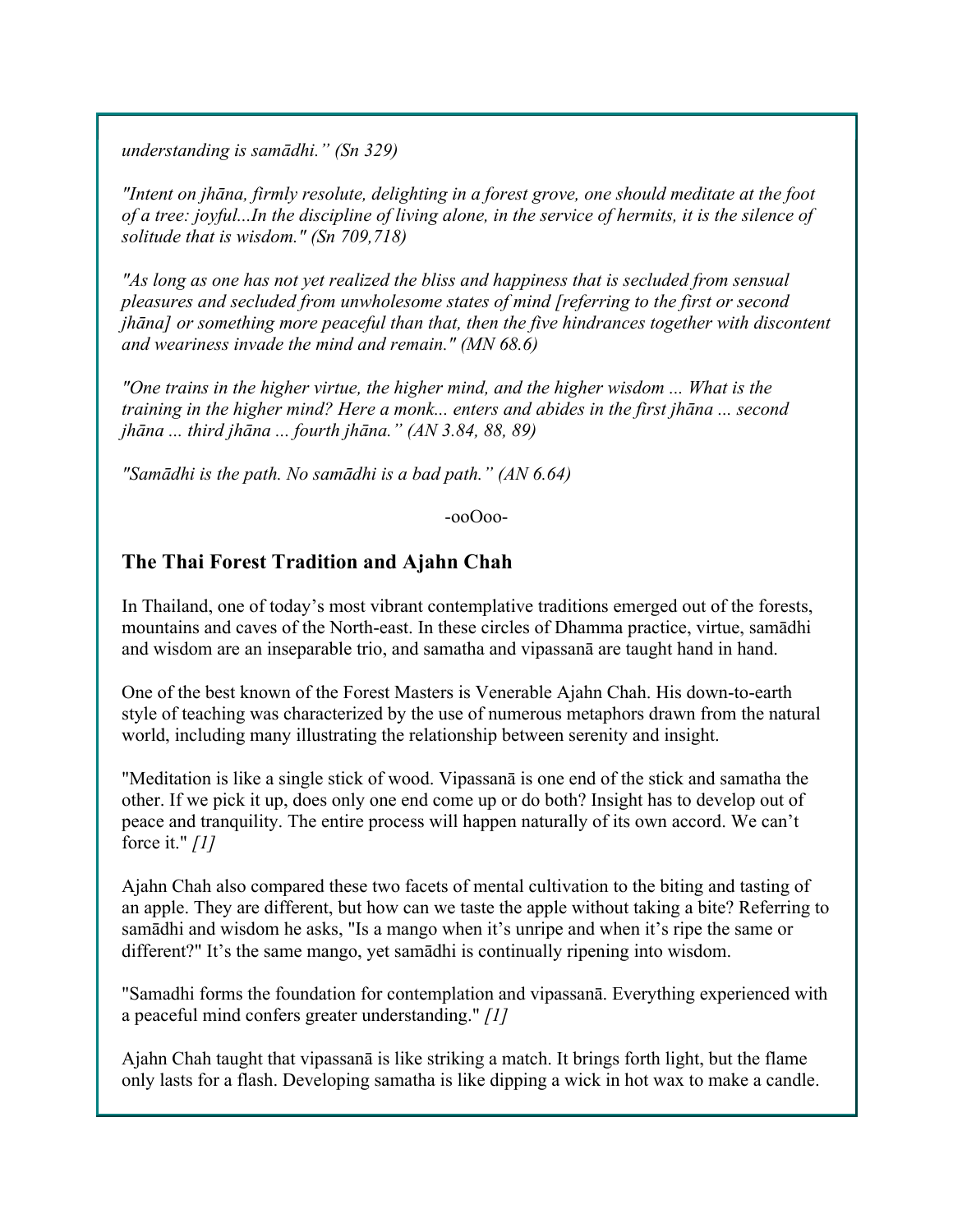The more you dip it, the stronger it gets. By itself a candle doesn't give off any light, but it has much potential. If you then use the match to light the candle, you have a source of sustained light that helps you see.

It is perhaps a significant observation that all of the relatively large numbers of Thai Forest monks, nuns and laypeople of the past and present century reputed to be enlightened seem to have had the ability to enter jhāna *[2]*. Although Ajahn Chah is better known for his teachings emphasizing the development of wisdom, he himself mastered samādhi to the degree that he apparently could enter jhāna on one in-breath. With such a solid foundation, sense contact can be a fount of wisdom. As he advised,

"These days there are many people teaching vipassanā. I will say this: doing vipassanā is not an easy matter. We can't simply jump straight into it. As I see it, if we attempt to skip straight to vipassanā, we will find it impossible to successfully complete the journey."

*[1] Unshakeable Peace, Venerable Ajahn Chah [2] In the Thai Forest Tradition the deepest levels of samādhi are usually referred to by the term appanā rather than jhāna.* 

-ooOoo-

### **A Mind of Harmony**

The question of the role of samatha is so significant precisely because it begins to define an entire way of approaching life. Hundreds of minor decisions made throughout the day may hinge on the degree to which we value serenity. Not being drawn into the currents of distraction takes conscious effort. Although integrating awareness into a busy, materialistic lifestyle can certainly yield wonderful results in terms of stress reduction, harmonious relationships and even increased enjoyment of sensual pleasures, it is unrealistic to think that this will one day lead to enlightenment.

Liberation, as the Buddha defined it, entails a fundamental change in how we relate to the physical and mental aspects of our experience. The Dhamma practice leading to this liberation requires not merely a technique but an entire way of life that supports it, a significant deceleration of the hectic pace that these days is considered normal. If enlightenment is what we are interested in, we are going to have to slow down and simplify. Rather than trying to change the Buddha's teaching to fit our lifestyle, we should try to change our lifestyle to fit the Buddha's teaching.

It has often been observed that we of the current generation, generally highly educated and full of information, living in fast-paced and complex societies, raised with media stimulation and nourished with sensory overload, are losing touch with serenity. Most people are out of balance on the side of a samatha-deficiency. The analytical side of our minds is usually well developed due to our cultural upbringing, but without the focused energy of sustained samādhi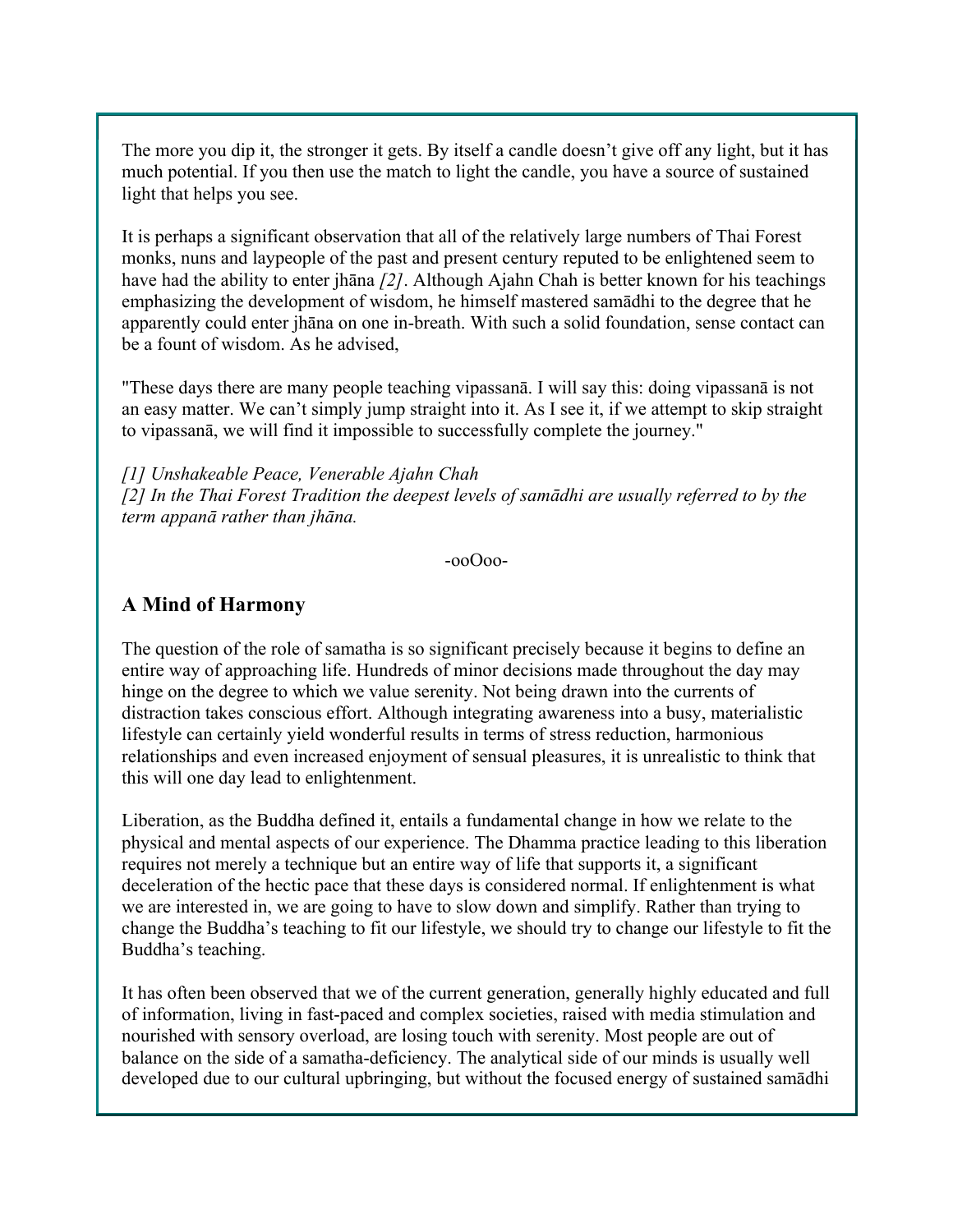the 'insights' don't have much power to transform our lives.

Whatever Buddhist tradition we follow, all meditators are ultimately aiming at the same thing: an opportunity for liberating insight to awaken through an uninterrupted awareness of the changing flow of phenomena, with none of the five hindrances present. The question is: is this possible without jhāna? To maintain this degree of purity of mind for long stretches of time while investigating the body and mind is already an exalted achievement. For the average meditator, subtle forms of the five hindrances will sneak into the mind and remain undetected.

Is experiencing jhāna a realistic possibility for modern meditators? One thing is for certain: if we don't try, it will never happen. And if we believe that it is impossible for us, then we kill our chances even before starting. Dhamma functions according to natural laws. If the causes and conditions leading to jhāna are developed, then the results will begin to happen as a matter of course. We can then know for ourselves, independent of what others say, what deep samādhi is and what effects it has.

In this busy age there are still laypeople as well as monks and nuns who can attain jhāna. It is not as if they were all born with that ability. It had to be developed. Of course, even if we agree that cultivating samatha plays an indispensable role in healthy mental development, this in no way guarantees success in stilling the heart's delinquent ways. But without first having the idea that peace of mind is truly important, it cannot be expected that we would devote the time and effort necessary to bring it about. If the conditions conducive to realizing samādhi do not yet exist in our lives, there are steps we can take to create them.

An essential foundation for meditation is to maintain a high level of virtue, living in a compassionate and responsible way towards ourselves and others by upholding the basic five Buddhist precepts. This involves 1) living nonviolently by not intentionally harming any living being, 2) developing honesty through not stealing or cheating, 3) being sexually responsible by refraining from infidelity or sexually abusive behavior, 4) speaking truthfully and 5) cultivating clarity by abstaining from alcohol and intoxicating substances. Valuing goodness and manifesting loving-kindness in our lives can greatly reduce the hindrances we experience while on the meditation cushion or walking path.

For sustaining and integrating the benefits of meditation, the composure of sense restraint is highly effective. The Buddha repeatedly emphasized the importance of establishing mindfulness at the doors of the senses in order to curtail self-indulgence. The bliss that arises in jhāna is completely independent of sensual pleasures. Thrills and excitement are in fact an obstruction to deep meditation. When we take our refuge in external stimulation and our hearts are preoccupied with the search for it, jhāna cannot happen. Look inwards for real and reliable happiness.

Success in meditation also requires consistent practice and diligent training. How often do we meditate? For how long? We have to be willing to invest energy and time without looking for nonexistent shortcuts. Jhāna is most often experienced in retreat situations, where it is quiet,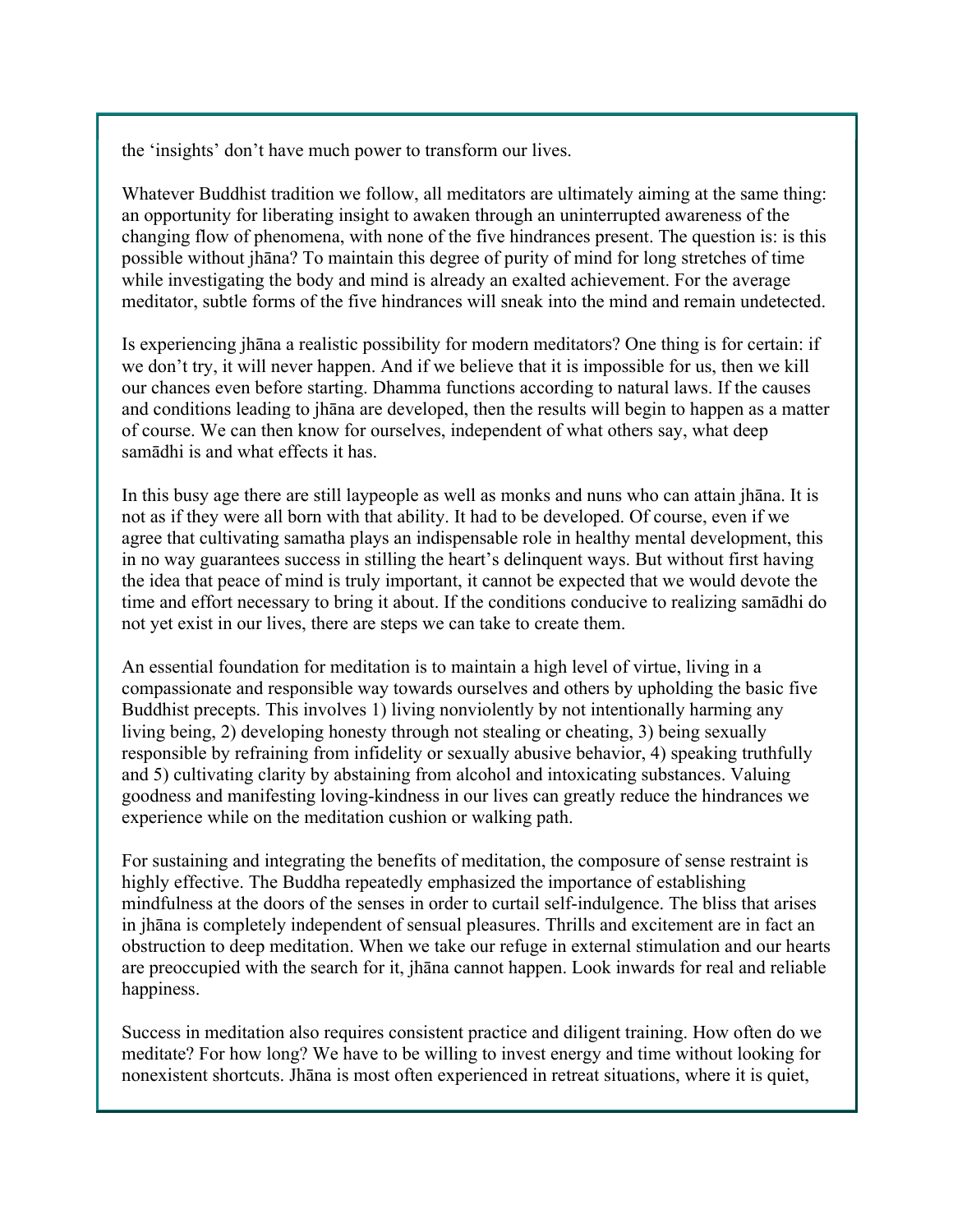there are a minimum of external concerns, people are keeping silence, a teacher is encouraging them and they are meditating many hours a day. So in addition to a steady daily practice, periodically offering ourselves the gift of a meditation retreat can make a profound difference in calming a turbulent mind.

Once we have taken the steps to live virtuously and composed and are meditating daily, we will probably begin to experience the happiness of a calm mind. An obstacle that might arise at this point is the fear of attachment to that happiness. As we have already discussed, such worries are unfounded. The fear of attachment to the bliss of samādhi will actually prevent a person from entering jhāna, denying them the pure joy praised by the Buddha and his great disciples. It is vital to willingly embrace the pleasure of peace and allow it to grow. The Buddha described jhānas as

*"The bliss of renunciation, the bliss of seclusion, the bliss of peace, the bliss of enlightenment. I say of this kind of pleasure that it should be pursued, that it should be developed, that it should be cultivated, that it should not be feared." (MN 66.21)*

With such positive encouragement to cultivate the pleasure of meditation, it is hard to justify the view that jhānas should be feared or avoided. It is crucial that we allow the heart time to rest and give ourselves permission to enjoy spiritual delight without feeling guilty. If we are used to suffering, or if on some level we feel we need to punish ourselves, we may think we don't deserve to be that happy. We all deserve it.

Worried about attachment to jhānas? The worst that can happen is that we will be reborn in a heavenly realm for up to 84 thousand aeons of celestial bliss. Considering the range of possible rebirths within samsāra that's still not a bad option. The best that can happen is that we realize enlightenment. Virtue and states of samādhi are like rungs of a ladder. We have to hold onto higher and higher rungs in order to pull ourselves up. If we have already heard the wisdom teachings of the Buddha and are sincere about liberating the heart, then reaching the top of the ladder should be within our ability. As we go up, the attachment to the lower rungs is relinquished. But we have to first hold on firmly to each rung. If we let go too soon, we fall.

As the heart becomes increasingly peaceful it can feel as if we are entering uncharted territory. Fear of the unknown can sometimes be an obstacle. Having faith and trust in the Buddha can help to give us the confidence needed to forge ahead. Sometimes the mind will create inner visions, exciting light shows or unusual sensations. No matter how fascinating, frightening or funny they are, they are distractions from the meditation and should be ignored. If anything very strange occurs and we are unsure if we are proceeding correctly, then we can simply stop for the time being or go back to a more familiar level of meditation. When we later have the opportunity we can consult with a qualified teacher. At times the fear of losing control may arise. At subtle levels, attempting to control the meditation becomes an obstacle and must be let go of. The desire to control with attraction and aversion is a basic source of self- identity, and letting go of this control may result in fear of losing who we think we are. This notion of being in control is pure delusion in the first place. Relaxing the will to control and getting our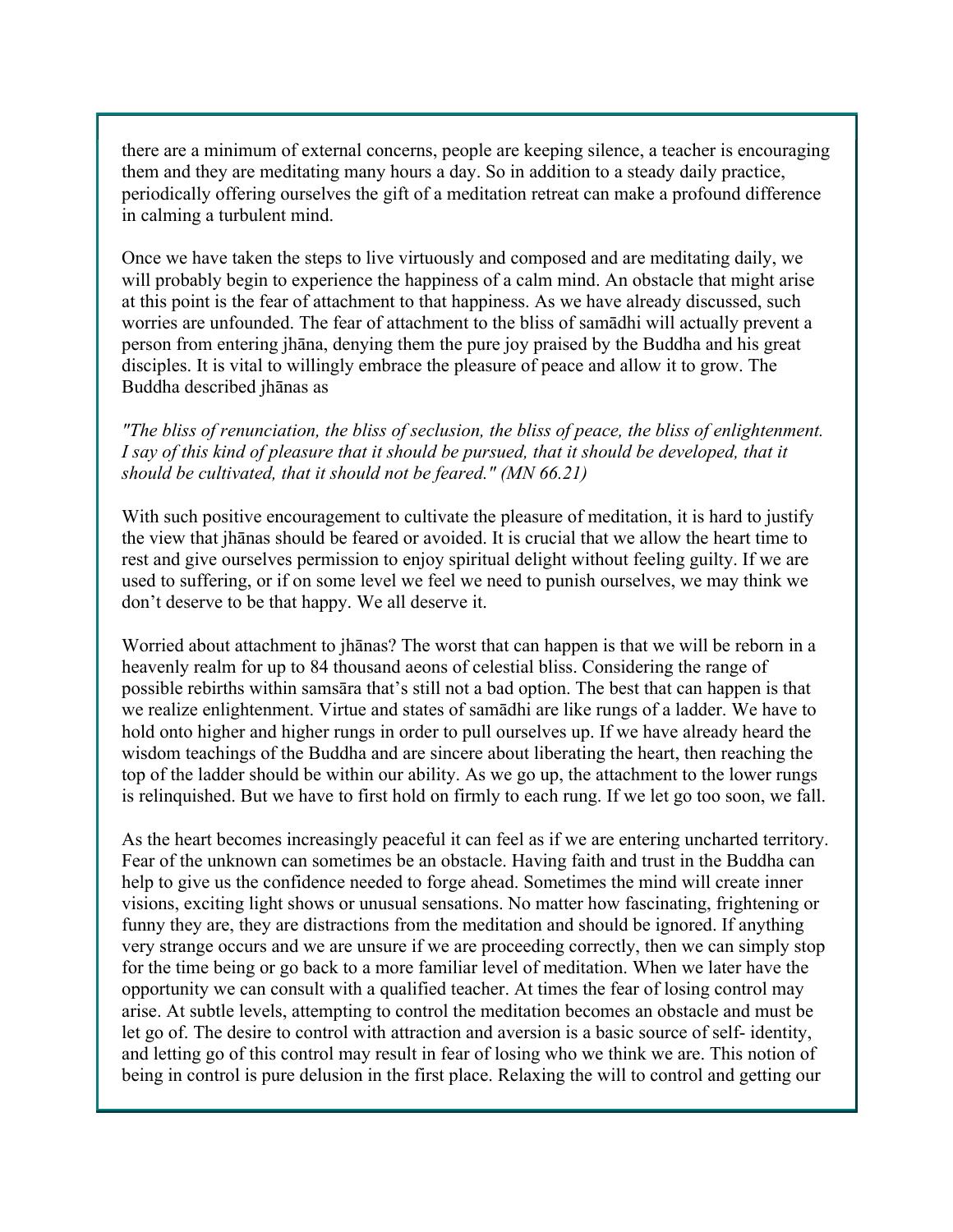'selves' out of the way will lighten the heart and allow the process of meditation to deepen.

Having the right attitude is also essential for success in meditation. Although it is necessary to motivate ourselves to meditate, samādhi will not arise from ego-based craving for altered states of consciousness or for the repetition of previously experienced peaceful states. This craving will actually increase stress. There is too much desire and sense of self. The quickest way to make progress in meditation is to be perfectly content, putting energy into being mindful in the present moment, and not hoping for or expecting anything.

Allow nature to take its course. Pushing too hard, being impatient for quick results or trying to force specific experiences will be counterproductive. We can be grateful for whatever degree of serenity is experienced. We will not always have the occasion to live in peaceful surroundings, be in good health or have the environmental conditions favorable for developing samādhi. We can see these times as valuable opportunities to grow in tolerance and acceptance. In cultivating the right attitude for meditation, it is good to remember that all the great Buddhist Masters encourage us to develop samādhi not in order to achieve status, praise or fame, but in order to be humble, kind and wise.

When the heart begins to settle down into samādhi, it is important to allow it to be still for as long as possible. It is not recommended to intentionally pull the heart out of a state of calm in order to 'do' vipassanā. When the momentum of mental energy that holds the heart still begins to wane, thoughts will gradually form. At this point we should consciously turn our attention towards investigation.

We then analyze our bodies, minds and external phenomena as dependent on causes and conditions, impermanent, un-fulfilling and non-self. This is how to make the most efficient use of the power of samādhi. Contemplation at this time has the potential to cut deeply at the roots of the mind's defilements. If we do not engage the mind in this way after experiencing samādhi, we will continue to feel peaceful and happy for a while. There will be some clarity and understanding due to the absence of the five hindrances, but when the peace eventually wears off, the defilements will once again appear with much the same strength as they had before. When the heart is given the opportunity to fully rest in samatha and is then activated to probe life, vipassanā happens naturally.

Ideally serenity and insight assist each other from the very beginning of Dhamma practice to the end. We need to have some wisdom in order to sit down and meditate in the first place. We then discover a measure of calm that helps us see life more clearly. The clarity leads to living a wiser, more virtuous life that offers greater serenity. The serenity then supports contemplation. Focusing attention on the inherent defects and unreliability of the external world leads to letting go, and as the heart increasingly looks inward for happiness, serenity deepens and more insight is awakened. Samatha and vipassanā gradually get stronger, proceeding like the feet of a mountaineer, until one day, one lifetime, they reach the summit of unshakeable peace and wisdom.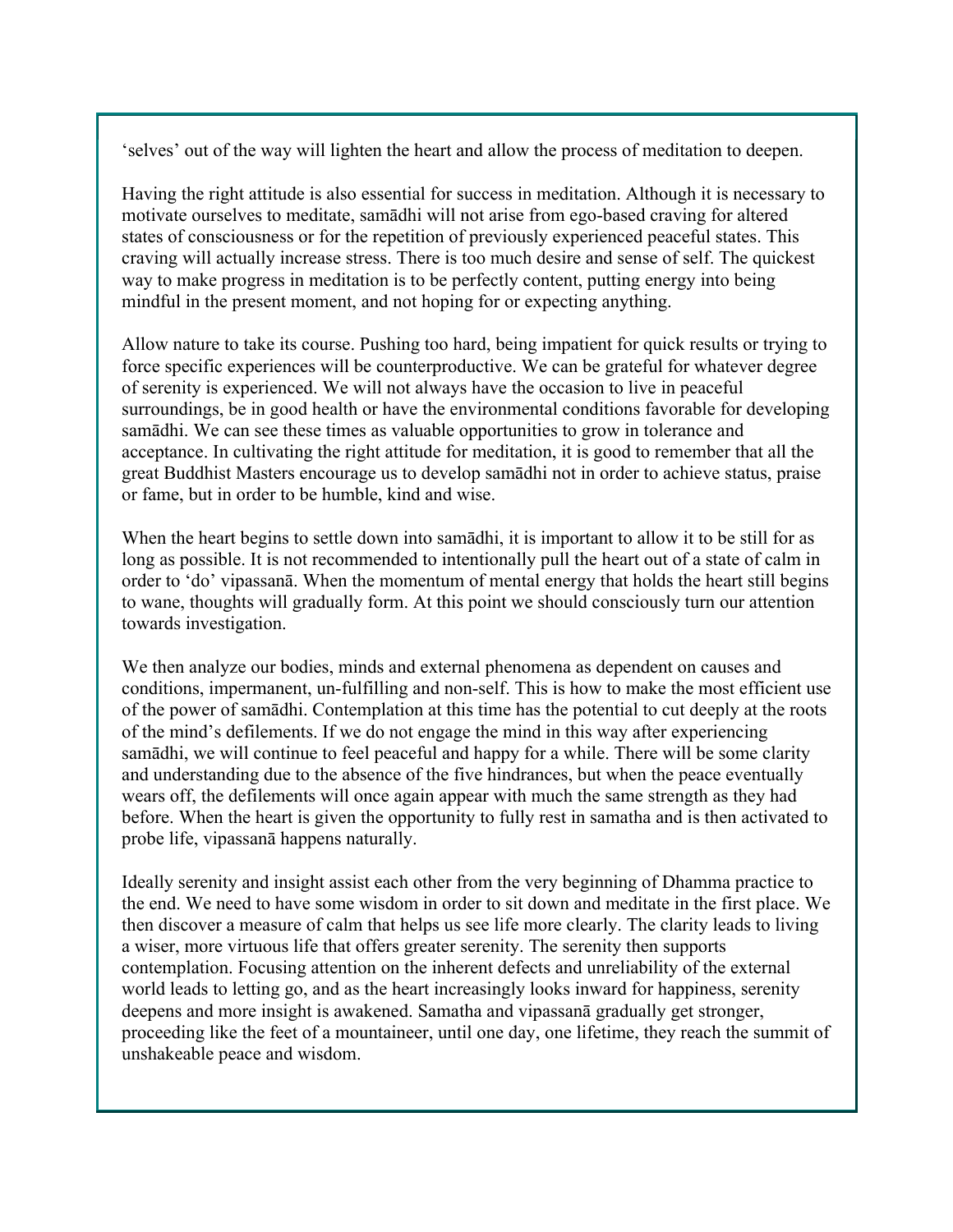Ascending the heights of meditation might very well be the most meaningful thing we could do with our lives. But it requires patience, vast patience. The endeavor takes devotion, solitude and the courage to accept and release the obstacles that originate in our own hearts. It takes putting in the hours. It takes the persistence to not give up when the face of the mountain looks so hard and cold, and the valley below smiles so sweetly. Jhāna is no park bench on a casual stroll. It's a base camp at the foot of an 8,000 meter peak, a place to gather strength for the final assault. It is a warm and quiet refuge to temporarily shield mountaineers from skincracking winds and nights that freeze water bottles solid. But it's no easy matter to establish a base camp within reach of the summit. A series of camps may be required to gradually gain altitude. From the initial step the expedition demands a steady gaze on the trail ahead and rewards with the satisfaction of its intrinsic value. As samādhi provides delicious nourishment along the route, wisdom ensures memorable views. If it is truly the peak of freedom that is held in sight, cherished and repeatedly reaffirmed as our distant aspiration, we will consciously and automatically begin making choices in life that lead in that direction. Samatha and vipassanā then unite in their original harmonious relationship on the journey to Nibbāna.

*"...Therefore, bhikkhus, ever delighting in jhāna, well concentrated, with ardent energy in order to see the end of birth, conquer Mara and his armies." (It 46)*

-ooOoo-

#### **Acknowledgments**

I would like to express my gratitude to Venerable Ajahn Jayasaro for his invaluable suggestions in editing, to Ajahns Akiñcano and Paññanando, whose advice helped to clarify the subject matter, and to Michael Snasel for his practical assistance.

For a more in-depth and comprehensive examination of samatha and vipassanā see:

- The Path of Serenity and Insight, Bhante Gunaratana.

- The Basic Method of Meditation, Ajahn Brahmavamso.
- A Swift Pair of Messengers, Bhikkhu Sujato.
- How Buddhism Began, Chapter IV, Richard Gombrich

-ooOoo-

#### **About the Author**

Ajahn Chandako (James Reynolds) is an American Buddhist monk in the Thai Forest Tradition. Born in 1962, his interest in the teachings of the Buddha grew as he studied towards a Bachelor of Arts degree in comparative religion at Carleton College (1984). After graduation his first meditation teacher was a Japanese Zen priest, Katagiri Roshi. In Asia, he did a total of six months of Vipassanā retreats and then began looking for a way to devote his life fully to the Dhamma. In 1990 he received higher ordination as a bhikkhu in the lineage of Ajahn Chah